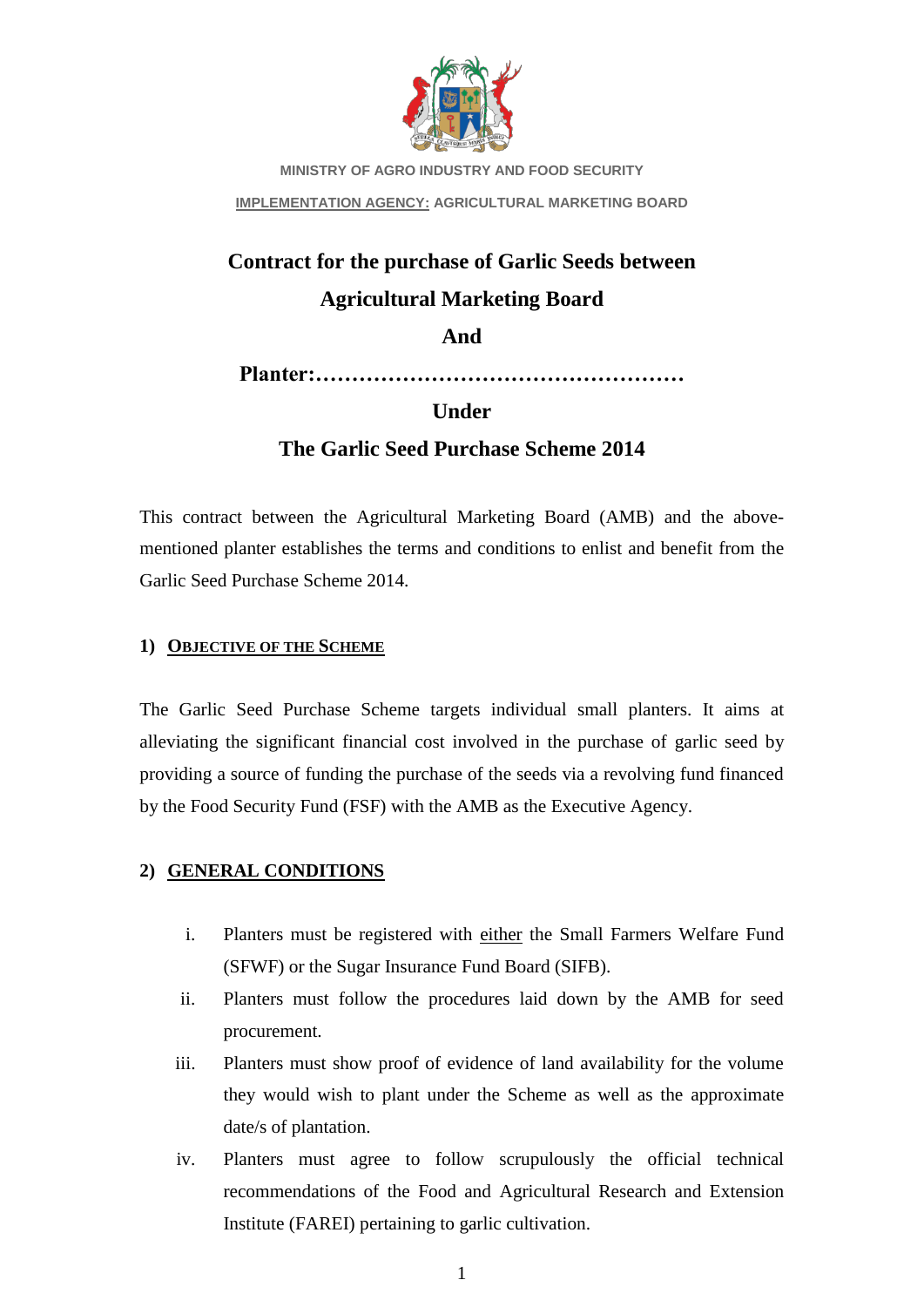- v. Planters will have to make a minimum part payment of 10% of the cost of seed purchased at the AMB. Planters will also benefit from a 10% grant on the total cost of seeds purchased at the AMB. The remaining amount due shall constitute a debt owed by the planter to the AMB and shall be paid without interest by the planter after the harvest of his crop. No interest will be claimed on the debt to the planter except in case of default, as specified in this contract by the planter.
- vi. For those planters wishing to enlist above 5 Arpents under the Garlic Seed Purchase Scheme, a bank guarantee representing at least 50% of the cost of the garlic seeds will be required. The bank guarantee shall be valid for a period of at least 12 months as from the date of lifting of the seeds at AMB. In case of non-payment by the planter, the AMB may request the bank to forfeit the required amount with interest from the guarantee.
- vii. In case of death of a beneficiary, his/her heirs shall be liable to pay the amount due under the scheme.
- viii. Under no circumstances will the AMB, which manages and administers the Garlic Seeds Purchases Scheme, be liable for any claims for compensation whatsoever emanating from a planter:

(a) whose cultivation, planted with seed purchased under the Scheme, has been affected, by factors such as poor seed quality, pest and diseases, unfavourable climatic conditions, poor yield, amongst other, or,

(b) who has not obtained the totality of the volume of seed applied for.

#### **3) FIELD VISITS**

Planters must authorize access to their land to officers of **AMB / FAREI / SMALL FARMERS WELFARE FUND (***SFWF***)** for field visits and must submit production figures and any other relevant figures or information as and when required.

### **4) PLANTATION PERIOD**

**(i)** Planters who put to earth their planting material after **15th July 2014** will not be eligible for the Garlic Seed Purchase Scheme 2014. In such circumstances, the AMB will request, by way of a registered letter, that the planters concerned refund the advances granted to them under the Scheme.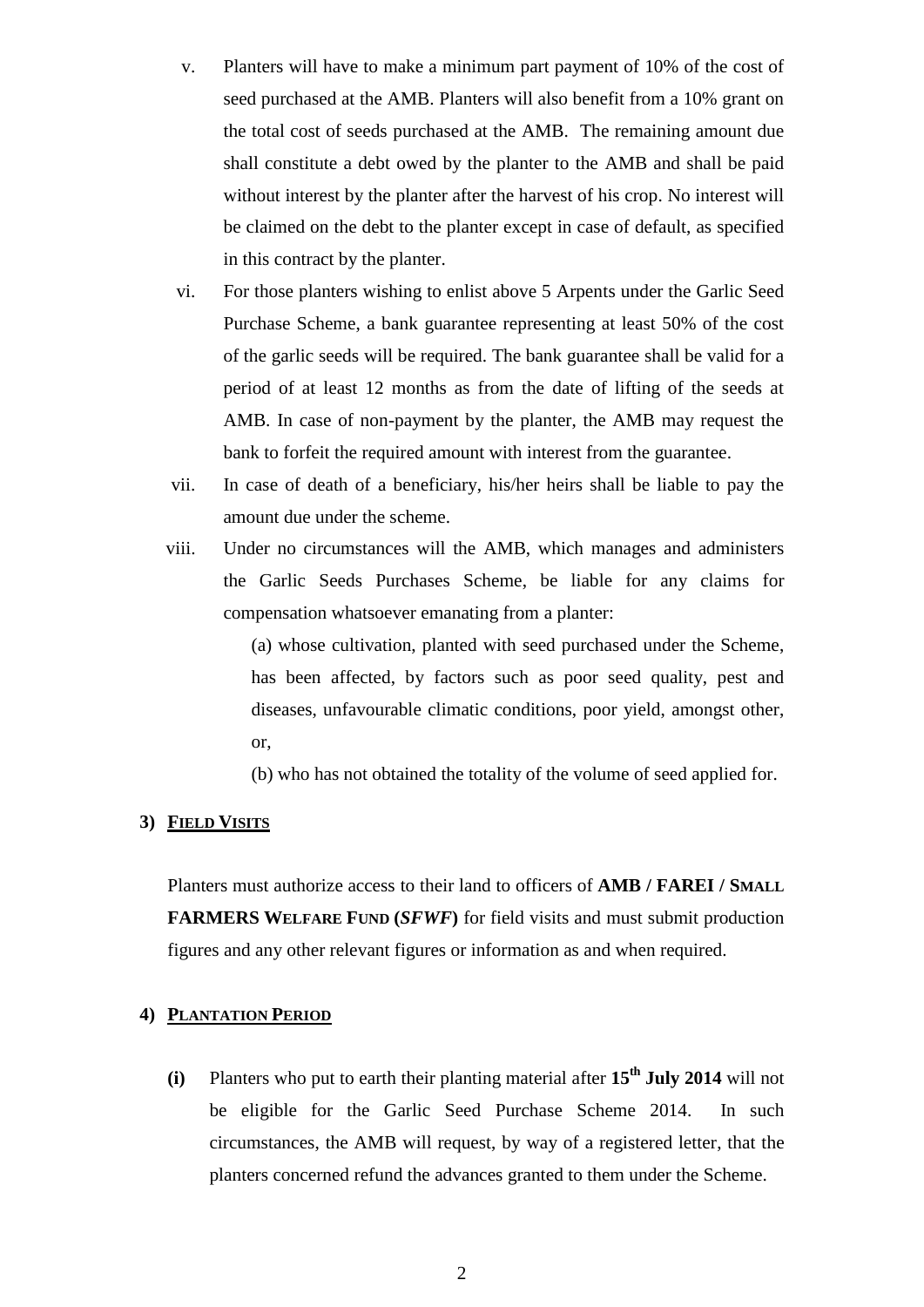**(ii)** Any planter concerned by 4(i) above will be given a delay of one (1) month as from the date of issue of the letter, to pay back the said advance. Failure to comply with this condition shall entail legal proceedings being initiated against the planters concerned as well as a ban on the purchase of garlic seed or any similar Scheme in place at the AMB for as long as the amount due has not been refunded.

### **5) REGIONS NOT COVERED BY THE SCHEME**

**(i)** Planters who cultivate garlic in regions so-called "sensitive" (as declared by FAREI) will not be eligible for the Garlic Seed Purchase Scheme.

The term "sensitive" applies to regions:

- a) where the risks that garlic plantations might be subjected to disease and pest incidence are high;
- b) showing deficit in rainfall and devoid of water for irrigation and / or irrigation facilities; and
- c) the soil is not suitable for garlic plantation.

#### **6) REFUND OF ADVANCE**

- **(i)** Planters taking advantage of the Garlic Seed Purchase Scheme will have to sell to the AMB at the recommended floor price in force, a minimum quantity of garlic bulb as specified by the AMB. Refund of the advance on the purchase of the planting material at AMB will be automatically deducted at source upon the sale of the volume sold to the AMB. Any amount left after refund of the said advance will be paid to the planter.
- **(ii)** All outstanding amounts shall be paid to the AMB within one month following the last date of harvest. Failure to comply with this clause shall entail not only legal proceedings against the planter concerned, but also a ban on the purchase of garlic seed through AMB as long as the amount due has not been paid back.
- **(iii)**Beneficiaries under the Scheme shall be required to pay back with interest at the prevailing bank rate, any amount left unpaid as from one month of the last date of harvest as well as any costs arising from legal proceedings initiated to recoup the amount due.